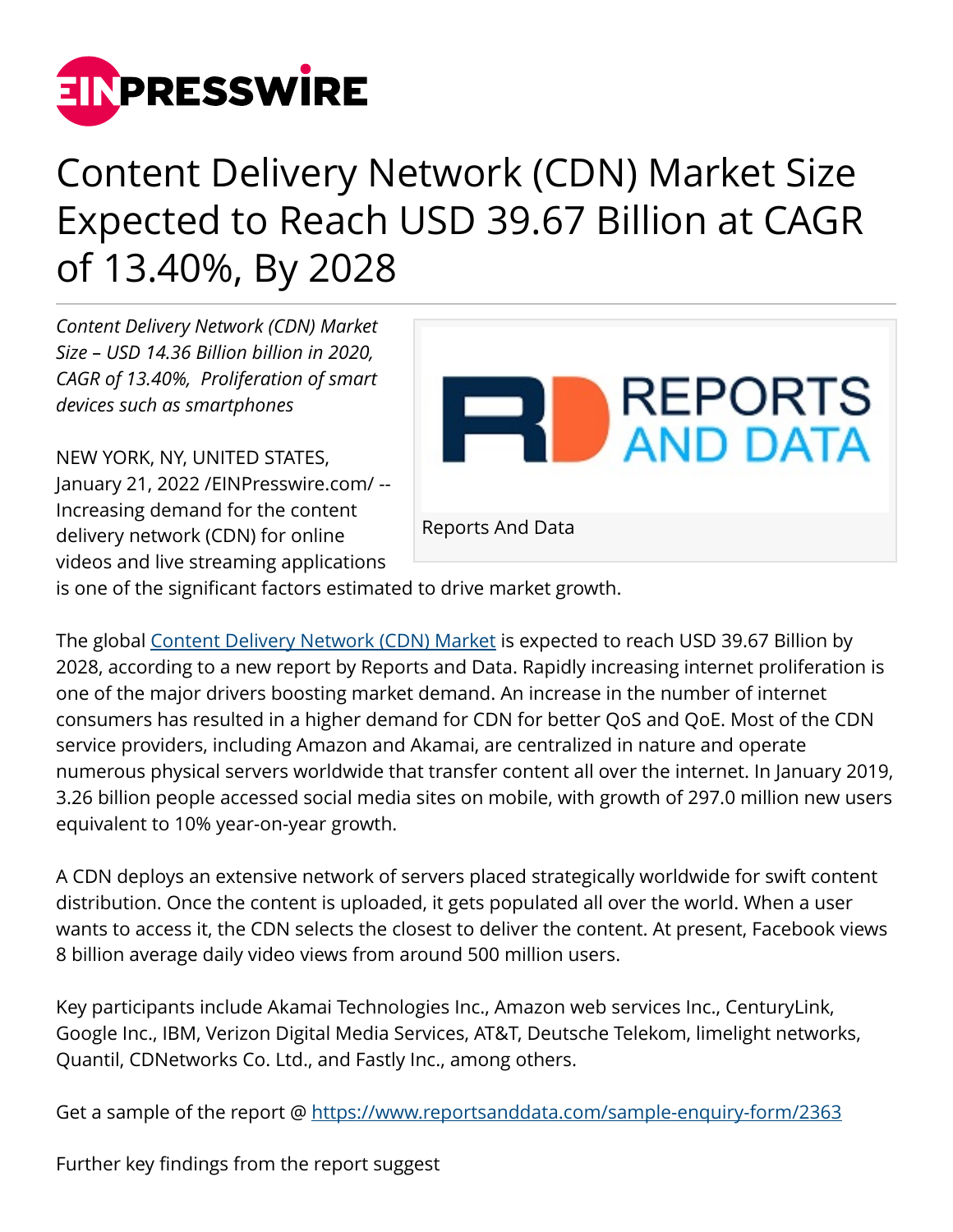• By product type, video CDN is likely to grow at a faster rate in the forecast period. A video CDN is a vast geographically distributed network of servers providing live and on-demand, highquality video content to web-connected devices.

• By solution, media delivery contributed to the largest market share of around 50.0% in 2018. • By provider type, peer to peer (P2P) CDN is forecasted to grow at the fastest rate of 12.2% in the period 2019-2026.

• By industry vertical, media & entertainment dominated the market in 2018 and is expected to witness a growth rate of 10.7% in the forecast period, owing to escalating demand for online videos and live streaming applications.

• The market in the North America region held the largest market share in 2018 and is expected to observe a growth rate of 10.6% in the forecast period. The presence of leading market players in the region and early technological adoption are some of the reasons driving the market growth in the region.

To identify the key trends in the industry, click on the link below: <https://www.reportsanddata.com/report-detail/content-delivery-network-cdn-market>

For the purpose of this report, Reports and Data have segmented the global content delivery network (CDN) market on the basis of product type, content type, offerings, provider type, organization size, industry vertical, and region:

Product Type Outlook (Revenue, USD Million; 2018-2028)

• Standard/Non-Video CDN • Video CDN

Content Type Outlook (Revenue, USD Million; 2018-2028)

• Dynamic • Static

Offerings Outlook (Revenue, USD Million; 2018-2028)

• Solution o Cloud security o Web Performance Optimization o Media delivery • Services

Provider Type Outlook (Revenue, USD Million; 2018-2028)

•**I**Iraditional CDN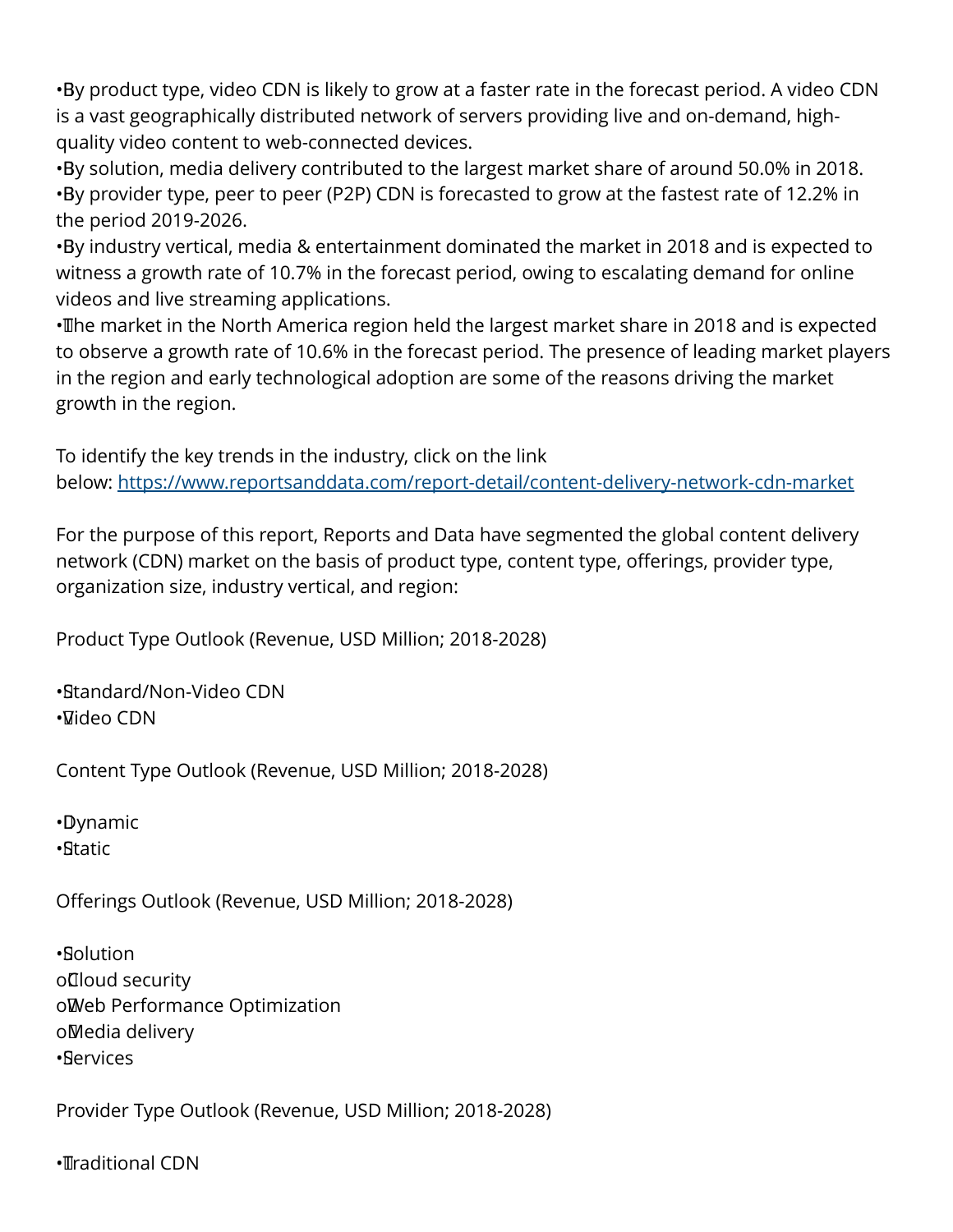• Free CDN • Peer To Peer (P2P) CDN • Telecom CDN • Others

Organization Size Outlook (Revenue, USD Million; 2018-2028)

• Small & Medium Sized Enterprises • Large Enterprises

Industry Verticals Outlook (Revenue, USD Million; 2018-2028)

• Media & Entertainment

- • Healthcare
- • Retail
- • Online Gaming
- • IT & Telecom
- • BFSI
- • Public Sector
- • Others

Regional Outlook (Revenue, USD Million; 2016-2028)

- • North America
- • Europe
- • Asia Pacific
- • Latin America
- • MEA

Request a customization of the report @ [https://www.reportsanddata.com/request](https://www.reportsanddata.com/request-customization-form/2363)[customization-form/2363](https://www.reportsanddata.com/request-customization-form/2363)

Key Advantages of Content Delivery Network (CDN) Report:

• Identification and analysis of the market size and competition

- • Qualitative and quantitative analysis of the market data
- • Data validated by industry experts after extensive primary and secondary research

• Extensive regional analysis of the Content Delivery Network (CDN) industry

• Profiling of key players along with their business overview, business strategies, deals and partnerships, and product portfolio

• SWOT and Porter's Five Forces Analysis for in-depth understanding of the competitive landscape

• Beasibility analysis and investment analysis to enable strategic investment decisions